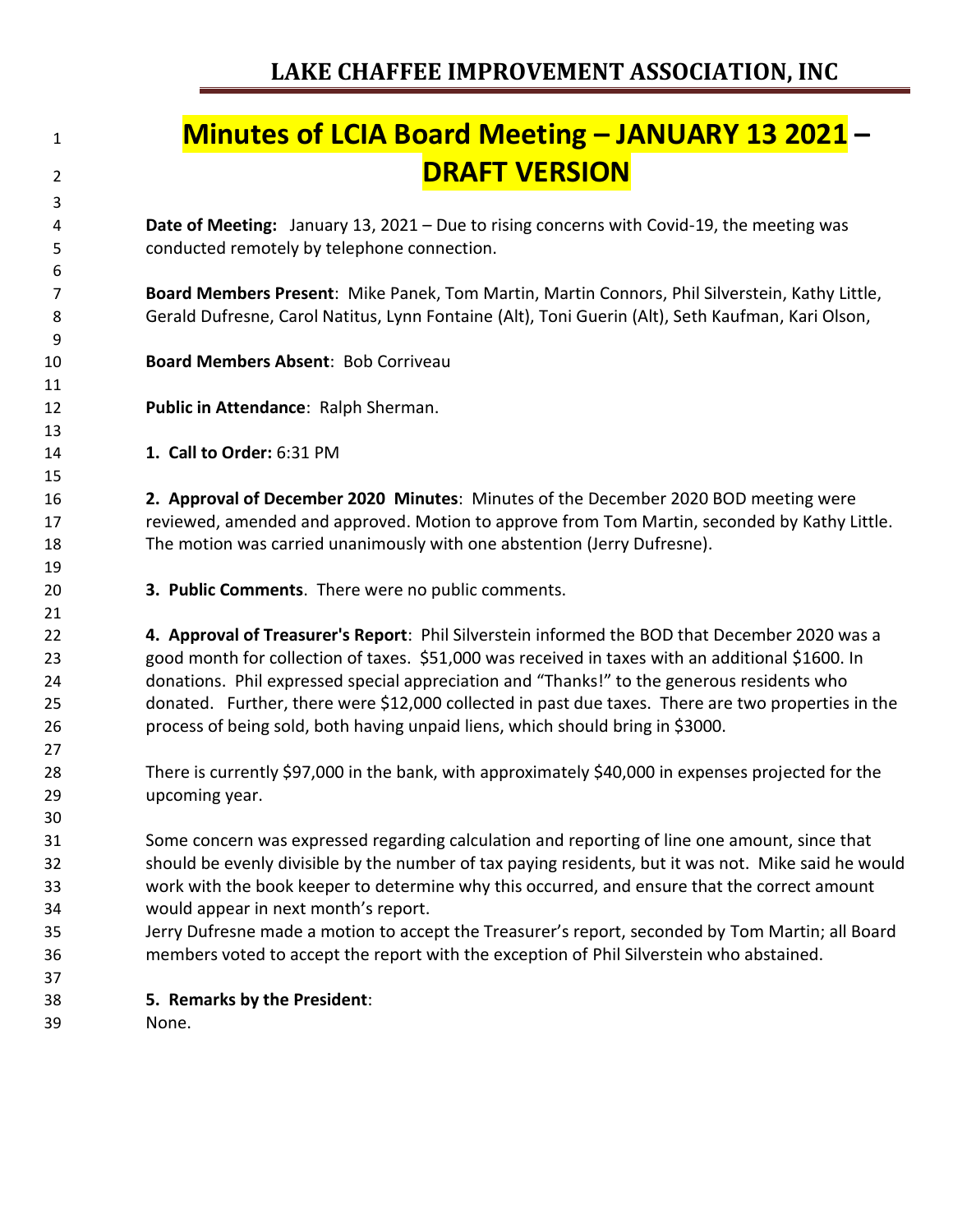### **LAKE CHAFFEE IMPROVEMENT ASSOCIATION, INC**

#### **6. Correspondence**

The President received three items of correspondence:

 a) an email from John Szyduk informing Mike that the raft from Mother's Beach had drifted to the beachfront at his property. He indicated that it was causing no problem, and he only wanted to inform the LCIA. Mike thanked him, and it was decided that the raft would have to remain there until such time as the lake had thawed, and residents with boats could return the raft to its proper location.

 b) The president received an email from a resident on Circle drive with a video of water draining from a house at 41 Circle drive. Mike sent a letter addressing the situation to the owner, but there has been no response.

 c) The President also received multiple email inquiries about substandard vacant lots on Circle Drive, in which third parties were requesting clarification about whether or not camper or tents could be placed on the property, or what uses could be approved for such properties. There was discussion among board members regarding the interpretation of the by-laws in this matter. No agreement could be reached and the issue was tabled until next meeting. Board members were charged with reading through the LCIA documentation to find all relevant information, and to be prepared for further discussion at the next meeting

**7. Chairperson's Reports:**

#### **a. Boat Launch & Lakeview Drive Boat Dock**

Gerry Dufresne reported the following:

- There are still two dead trees that need to be removed
- The partially submerged canoe near the East of the Boat Launch is still there. The LCIA will probably have to remove it after the lake thaws.
- The new docks are frozen in, but appear to be holding up in spite of the ice.

#### **b. Constable**

Gerry reported that everything has been mostly quiet.

- 70 Some local teens have been throwing stones from the boat launch and rocks from Jerry's stone wall onto the ice. He will address the matter with the appropriate residents.
- State Police continue to report large numbers of car break ins, and warn residents to keep cars locked, do not leave keys or other valuables in the cars, and do not leave garage door remote controllers in their vehicles.
- Golf carts have made a resurgence, and are being driven by underage drivers. Residents should be reminded that driving carts on association, town and State roadways requires a valid driver's license, and are restricted to carrying a maximum of three people, including the driver.
- **c. Beaches – Main & Mothers**
- Mike reported the following
- 82 The raft for Main beach has run aground at the Syzduk property. It will be retrieved when lake ice and weather permits.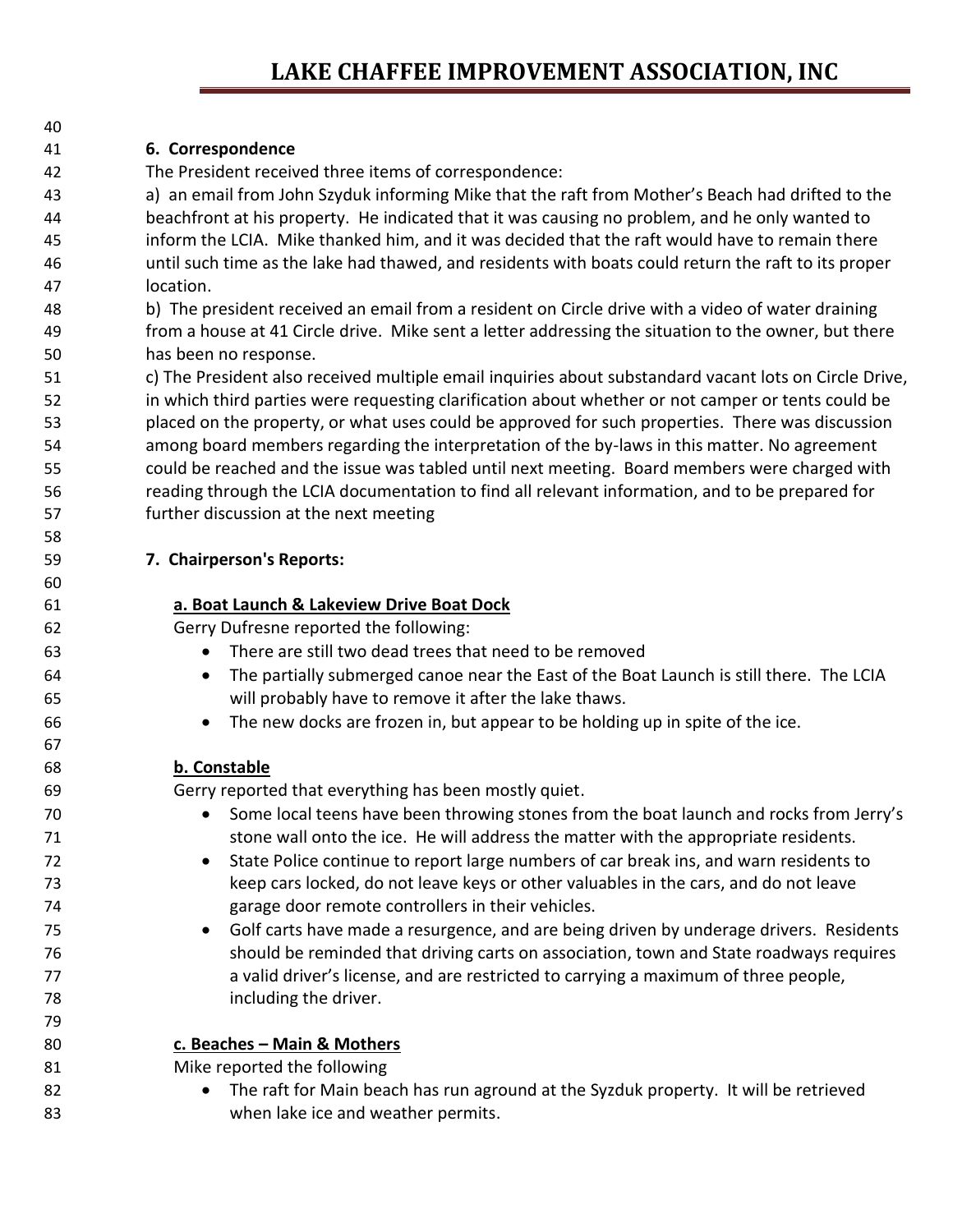### **LAKE CHAFFEE IMPROVEMENT ASSOCIATION, INC**

84 • A rut has been eroded by runoff on Mother's Beach. This has happened before, and will be repaired at the outset of more clement weather. **d. Dam** The issue was raised that during the recent lowering of the lake, a key part of the siphon was broken and this would need to be repaired or replaced before the next time the lake is to be lowered. Kari is still in touch with the designer of the siphon, who might be able to procure a replacement or repair. Marty will provide digital photos of the needed replacements to Kari, who will try to get information about replacement. As soon as weather permits, the LCIA will need to acquire a truckload of gravel to fill the depression where three stumps were removed, followed by topsoil that can be seeded and grassed over. This will require a work party to spread and tamp down the area. This should be added to the March or April agenda. **e. Environment** Ralph Sherman reported that ice skaters have begun using the lake, which exposes them to risks since the pattern freeze-thaw causes the ice to be weaker than normal. It would be especially risky if someone chose to drive an ATV or golf cart onto the ice. The idea was raised to have Jacqueline post rules and guidelines for using the lake while it is frozen.. Ralph Sherman will be using this year to learn how to apply for DEEP matching funds for treating invasive plant species. These grants are usually in the amount of \$1000, and will require LCIA to have matching funds available. Ralph does not anticipate applying this year, but possibly next year. **f. Roads** Mike Panek had no new issues or complaints, so he assumes that the plow operators have gotten the word to slow down during their plowing. **g. Fund Raising** Nothing to report. Plans are being formulated for a possible Craft Fair in September. Kathy Little asked that anyone having ideas for fund raising, please contact her. **h. Tax Collection** The decision was made to send a second bill to residents who are delinquent 120 on this years bill and are not delinquent on any other bills. This was based on the belief that at this time, residents who have liabilities that extend beyond this year have already been made aware of this, while those who are only delinquent on this year's bills might have forgotten or accidentally overlooked their payment, and therefore would be more responsive. Tom Martin will be resuming an aggressive program to collect back taxes to later in 2021 in consideration of hardships caused by the Covid 19 pandemic.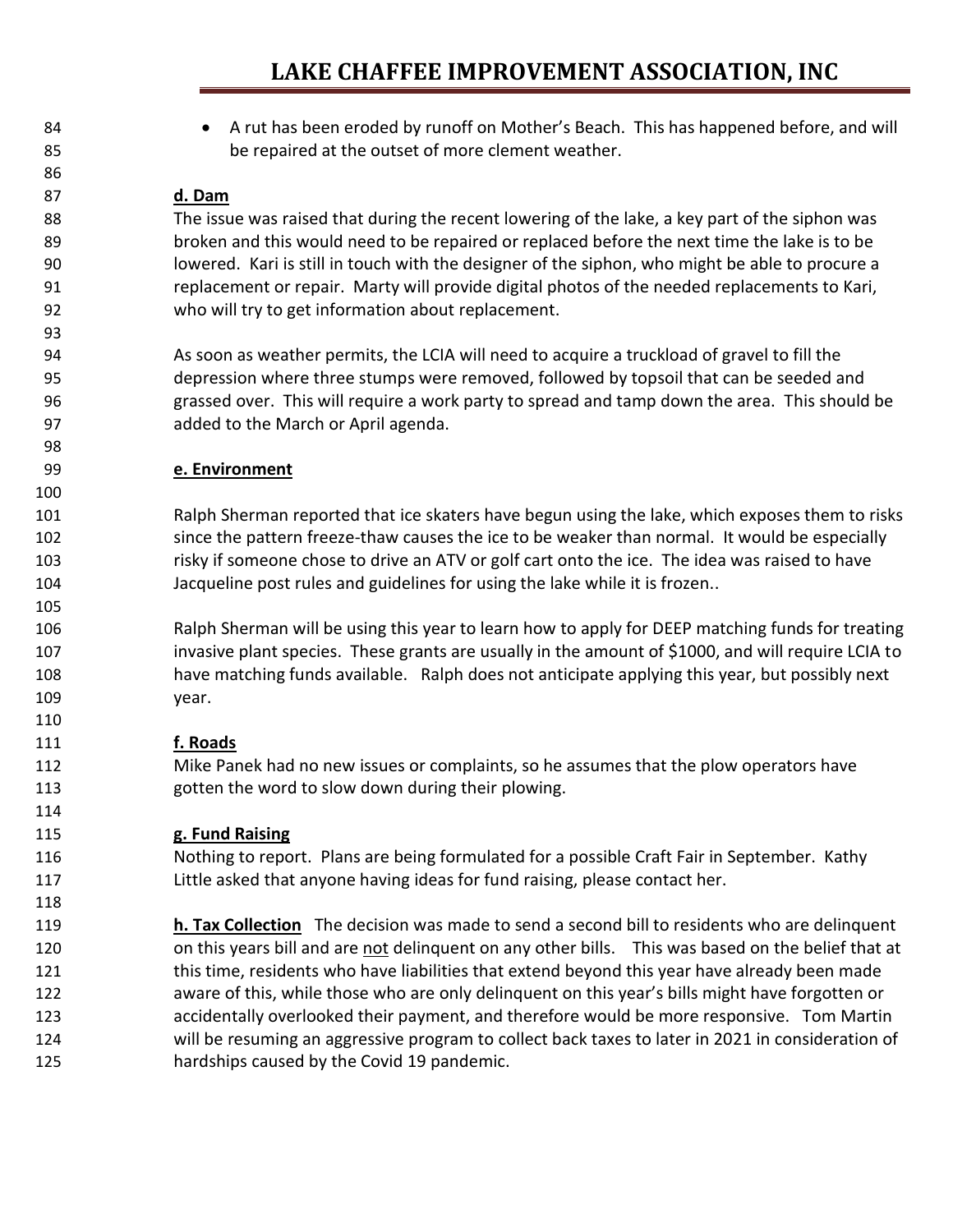## **LAKE CHAFFEE IMPROVEMENT ASSOCIATION, INC**

| 126 |                                                                                                   |
|-----|---------------------------------------------------------------------------------------------------|
| 127 | i. Hall                                                                                           |
| 128 | Fire Extinguishers have been fully replaced and new signage has been posted. (Thanks again to     |
| 129 | Craig Blackmer of Circle Drive!). T                                                               |
| 130 |                                                                                                   |
| 131 | j. Website                                                                                        |
| 132 | Ralph reported that updates have been posted, and he continues to work with Jacqueline to         |
| 133 | manage the website.                                                                               |
| 134 |                                                                                                   |
| 135 | 8. Old Business:                                                                                  |
| 136 | a) Updates on issues before the Inland Wetlands Commission:                                       |
| 137 | Regarding 31 Amidon - approved all improvements except the deck.                                  |
| 138 | Regarding 33 Amidon - application was denied                                                      |
| 139 | Regarding 9 Maple Cliff Martin request was approved, with Tom Martin's help (Thanks Tom!)         |
| 140 |                                                                                                   |
| 141 | b) Regarding the applications for redistricting and rezoning changes proposed to the Planning and |
| 142 | Zoning Commission for the area around the I-84 and route 89 interchange, these applications have  |
| 143 | been denied.                                                                                      |
| 144 |                                                                                                   |
| 145 | 9. New Business                                                                                   |
| 146 | The P&Z commission has indicated an interest in rezoning the Lake Zone District surrounding Lake  |
| 147 | Chaffee and Ashford Lake. The intention appears to be protecting these two lakes from oversize    |
| 148 | building projects. Mike Panek will be in contact with P&Z to support that initiative.             |
| 149 |                                                                                                   |
| 150 | Inspired by the recent surprises to the board regarding these P&Z applications, Mike Panek        |
| 151 | requested that the BOD should consider establishing another LCIA Board Chairperson role to        |
| 152 | monitor and report on issues involving Inland Wetlands and P&Z. This request was briefly          |
| 153 | discussed, and tabled for future discussion.                                                      |
| 154 |                                                                                                   |
| 155 | 10. Adjournment:                                                                                  |
| 156 | Tom Martin moved to adjourn at 8:19, seconded by Jerry Dufresne. The motion was approved          |

unanimously.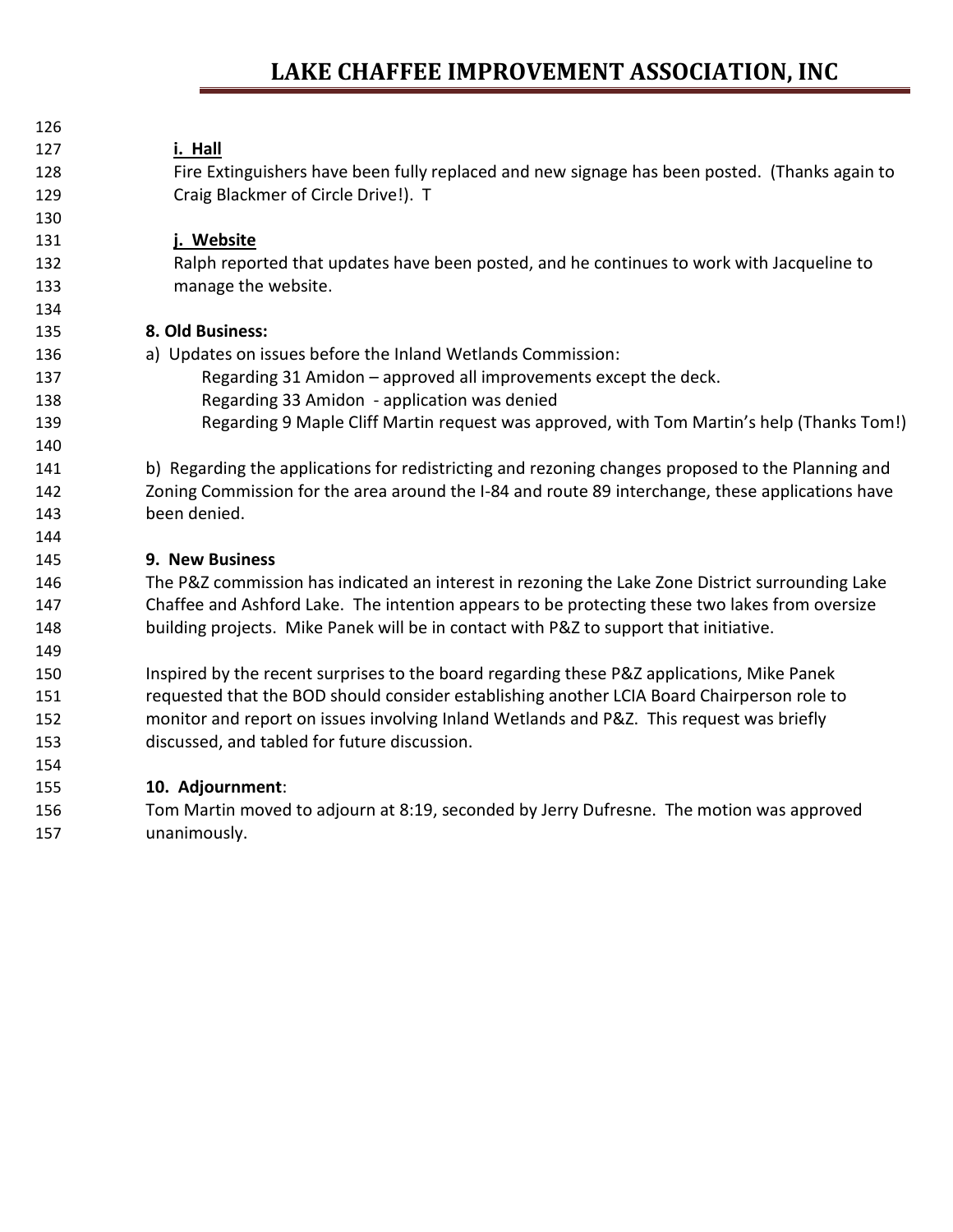| DECEMBER 2020 LCIA TREASURER'S REPORT |                                 |                     |                              |                              |                                 |  |
|---------------------------------------|---------------------------------|---------------------|------------------------------|------------------------------|---------------------------------|--|
|                                       | <b>CURRENT YEAR 2020 - 2021</b> |                     |                              | <b>PREVIOUS YEARS ACTUAL</b> |                                 |  |
|                                       | <b>DECEMBER 2020</b>            | <b>YEAR TO DATE</b> | <b>BUDGET</b><br>2020 - 2021 | $2019 - 2020$                | 2018 - 2019                     |  |
| <b>INCOME</b>                         |                                 |                     |                              |                              |                                 |  |
| Taxes - Current                       | \$2,418.89                      | \$36,914.69         | \$51,728.00                  | \$35,452.11                  | \$38,202.39                     |  |
| Past Tax + Interest + Fees            | \$1,301.24                      | \$12,540.17         | \$4,000.00                   | \$7,845.96                   | \$6,563.95                      |  |
| Donations                             | \$138.16                        | \$1,654.16          |                              | \$2,023.18                   | \$2,532.50                      |  |
| <b>LCIA Hall Rental</b>               |                                 | \$0.00              |                              | \$525.00                     | \$350.00                        |  |
| <b>Fundraising</b>                    |                                 | \$190.00            | \$2,500.00                   | \$784.00                     | \$2,837.00                      |  |
| Website + Newsletter                  |                                 | \$0.00              |                              | \$0.00                       | \$0.00                          |  |
| Int. + Other LCIA Accts               | \$5.08                          | \$14.30             |                              | \$30.52                      | \$26.27                         |  |
| Other                                 |                                 | \$0.00              |                              | \$25.00                      | \$125.00                        |  |
| From Other LCIA Accounts              |                                 | \$0.00              |                              | \$0.00                       | \$0.00                          |  |
| <b>INCOME Totals</b>                  | \$3,863.37                      | \$51,313.32         | \$58,228.00                  | \$46,685.77                  | $\dot{\mathsf{s}}$<br>50,637.11 |  |
| <b>EXPENSE</b>                        |                                 |                     |                              |                              |                                 |  |
| <b>Hall Maintenance</b>               | \$410.00                        | \$410.00            | \$1,000.00                   | \$350.00                     | \$1,151.59                      |  |
| Hall Utilities (Elec + Heat)          | \$287.93                        | \$819.58            | \$2,400.00                   | \$2,449.13                   | \$1,872.16                      |  |
| Office Expense                        |                                 | \$0.00              | \$200.00                     | \$62.00                      | \$63.79                         |  |
| <b>Bookkeeping Service</b>            | \$200.00                        | \$1,200.00          | \$2,800.00                   | \$0.00                       | \$0.00                          |  |
| Mail / Postage                        |                                 | \$0.00              | \$300.00                     | \$186.00                     | \$385.83                        |  |
| Road: Repair (Pave + Brush)           |                                 | \$789.12            | \$7,500.00                   | \$13,188.83                  | \$7,408.94                      |  |
| Road: Snow Plow + Sand                |                                 | \$300.00            | \$15,000.00                  | \$6,750.00                   | \$13,000.00                     |  |
| Insurance                             |                                 | \$0.00              | \$10,000.00                  | \$9,977.60                   | \$9,557.20                      |  |
| Legal Costs + Fees                    |                                 | \$0.00              | \$500.00                     | \$65.00                      | \$0.00                          |  |
| <b>Beach Maint + Recreation</b>       | \$400.00                        | \$800.00            | \$1,500.00                   | \$400.00                     | \$1,670.32                      |  |
| Landscaping                           |                                 | \$900.00            | \$3,000.00                   | \$2,100.00                   | \$2,425.00                      |  |
| Lake Maintenance / H20 Testing        |                                 | \$1,358.65          | \$2,400.00                   | \$105.00                     | \$4,210.00                      |  |
| To Other LCIA Accts                   |                                 | \$0.00              | \$0.00                       | \$0.00                       | \$0.00                          |  |
| Website + Newsletter                  |                                 | \$0.00              | \$600.00                     | \$44.00                      | \$387.05                        |  |
| Miscellaneous Expense                 |                                 | \$0.00              | \$500.00                     | \$700.00                     | \$470.00                        |  |
| Lake Dam Acct Funding                 |                                 | \$0.00              | \$500.00                     | \$500.00                     | \$500.00                        |  |
| Road Improvement Fund                 |                                 | \$0.00              | \$5,000.00                   | \$0.00                       | \$5,000.00                      |  |
| Septic Replacement Fund               |                                 | \$0.00              | \$5,000.00                   | \$5,000.00                   | \$0.00                          |  |
| <b>EXPENSE Totals</b>                 | \$1,297.93                      | \$6,577.35          | \$58,200.00                  | $$41,877.56$ \$              | 43,101.88                       |  |
|                                       |                                 |                     |                              |                              |                                 |  |

| 8600 General Fund Balance      |           | <b>Other LCIA Bank Accounts</b>             |          |           |
|--------------------------------|-----------|---------------------------------------------|----------|-----------|
| Dec 1, 2020 Starting Balance   |           | 63,540.46 0220 - Lake & Dam Maint Svg Acct  |          | 3,910.59  |
| <b>Total Month Income</b>      |           | 3,863.37 6720 - LCIA Misc Savings Acct      |          | 14,891.09 |
| <b>Total Month Expense</b>     |           | (1,297.93) 8960 - LCIA Special Use Ckg Acct |          | 12,333.90 |
| Balance (thru Dec 31, 2020) \$ | 66,105.90 |                                             | Total \$ | 31,135.58 |